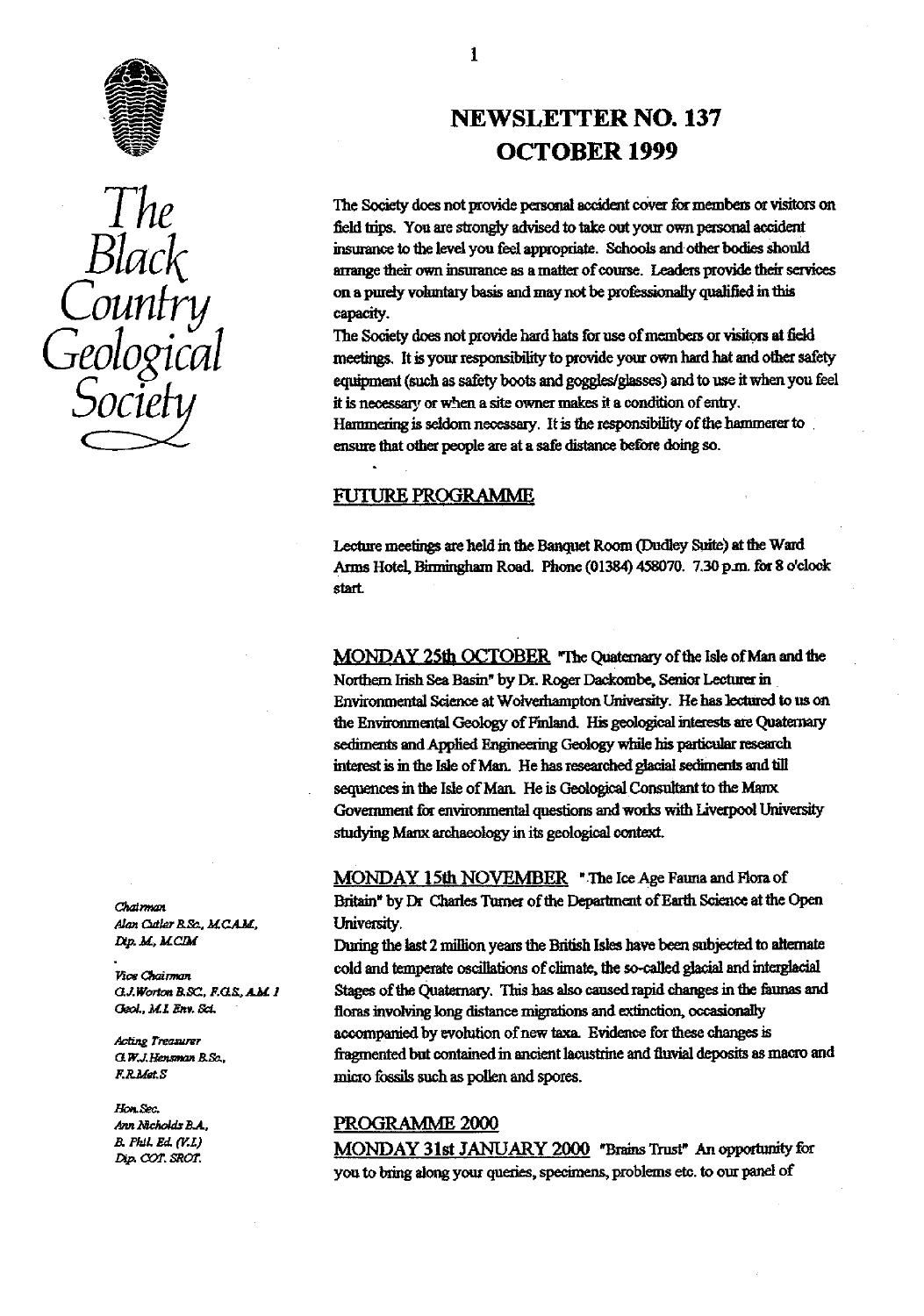experts. Written questions submitted in advance to the Secretary will be welcome. If you have 1-4 particularly interesting transparencies bring them along and we can arrange to show them during the evening. Non-members welcome.

MONDAY 28th FEBRUARY 2000 Annual General Meeting at 7.30 pm. followed by .\*Canadian Appalachians - Ocean Closure and Links with the British Isles" by Dr John A. Winchester, Department of Earth Science, University of Keele

MONDAY 27th MARCH 2000 Dr Hugh Torrens, Society Member, "James Ryan of Dudley (1770 - 1847) and the problems of introducing new ideas (both scientific and technical) in British mines in the early nineteenth century<sup>n</sup>. Dr Torrens of the Department of Earth Sciences, University of Keele, writes that James Ryan settled in Dudley by 1808 and died there in 1847 and it is about time that the spotlight was shone on his achievements as he is so little known.

MONDAY (Date to be rearranged) Dr Frank Moseley, "Military Geology in the Middle East." Dr Moseley was a WWII RAF. **jIlot** *an athletics* **and** rugby **champion, Geologist at** *the Universities of mod,* Keele, Cambridge and Birmingham, and former Army Reservist. His assignments included East Africa, Libya, Yemen, Oman and Cyprus. Geological knowledge has always been important to army operations bet hydrogeology was crucial to the campaigns of WWII in the deserts of the Middle East. Major Shotton (later Professor Shotton) was put in charge when "dour" proved "inferior to chance'. Since *the war a* dedicated group of army reservists **has provided advice with engineering tasks** mostly **in Libya and Saudi Arabia.**

#### **EDITORIAL**

The first week of July in the year 2000 will mark the 25th birthday of BCGS. The inaugural lecture took place in September and we hope to celebrate in style the anniversary of our foundation. Meanwhile I hope you will help to further the success of the Society. Throughout BCGS' existence we have depended on a very active membership. We must not let this tradition die. We have been working with a new committee from which our Treasurer has resigned and the Secretary finds herself, reluctantly, unable to continue in post. The Society is also going to greatly miss the input of Colin Reid, Keeper of Geology at Dudley Museum, who has departed for a new post in *Hartlepool*, and, what a loss, a job outside Geology! The committee has managed to plug the gaps to tide us over but we do urgently need more active participation. If you are able to help, please make yourself known to a member of the **committee.**

Here is something we can all do! For January we intend to hold a Brains Trust. Please submit questions to the Brains Trust via the Editor or any member of the committee. (Why are Dinosaurs so big? Why does Turkey have earthquakes?) If you are willing to bring a specimen to provoke interest at the meeting, please get in touch. Or have you 1-4 slides of geological interest that you would be prepared to talk about? Obviously we must plan ahead and cannot lay on such an evening simply hoping that material will turn up. Please let us know in advance that you will

contribute.<br>(At the September lecture meeting I was greatly cheered by offers of help from a number of new and relatively youthful members. The Society must not let these offers of help go unacknowledged and ignored. With your help **we will celebrate a Golden Anniversary in 20251)**

### **REPORTS**

Field Meeting -"Protected Geological Sites within the Black Country " Leader Graham Worton. Sunday 20th June **1999**

**The day started at 1030 gun, meeting on. Sutton Road, Walsall with a walk along the route for a geological trail at Hay**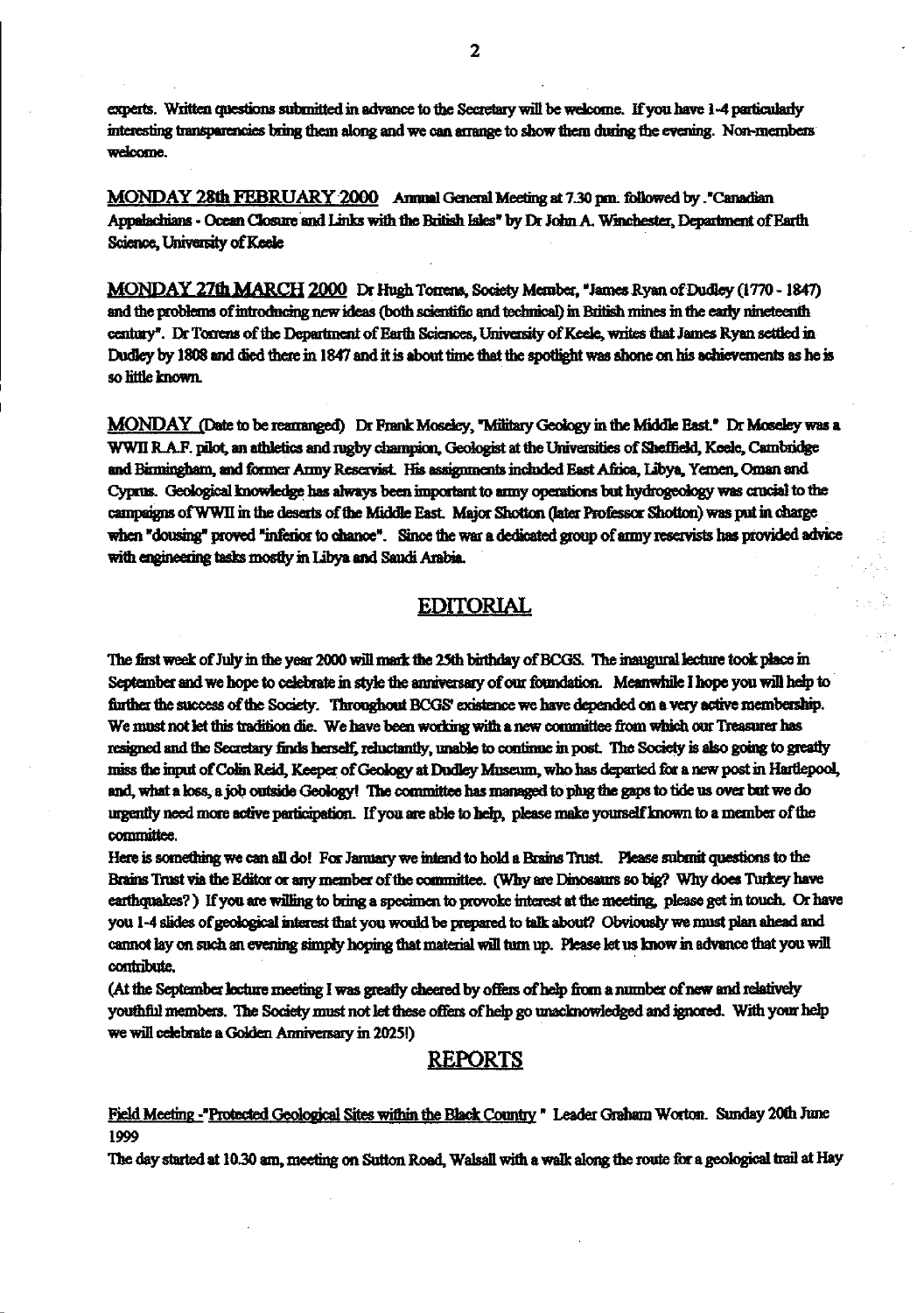Head Quarry SSSI. Graham spoke about conservation issues and difficulties relating to such a site, i.e. footpaths, types of footpath materials and vandalism. Information boards and posts were made out of old posts. The Hay Head SSSI was part of **an abandoned quarry** *where several* **bentonite horizons can be seen in amongst the** Ludlow shales.

After hunch we moved on to Pinfold Lane Quarry, which is a second her site (a site of importance for Nature Conservation) to look at *the* Penn-Triassic Red Sandstone *deposits. Graham* discussed the problems associated with the rapid erosion of the sandstone outcrops and the need to conserve them for *the future.*

An informative and educational trip was had by all and left us with a better view of the issues involved in conserving sites for the future.

#### Phil McNerney

*Student, University of* Sunderland

*Feld Meeker* to Clearwell Caves, the Royal Forest of Dean's Iron Mining Museum, Cinderford, Leader - Catherine Eales. Sunday 25th July

The Clearwell Caves have been mined for over 2500 years. A natural cave system which partially filled with iron ore, the eaves have been tunnelled into over many centuries to become a **mining** *complex of over 600 caves,* **containing** *thousands of caverns* with many **miles** of passageways.

The day started warm but cloudy. Members of BCGS were joined by members from the South Western Geological Society. We met our guide, one of the miners, by the entrance to the mine, which marked the point where the miners followed the iron ore underground, following the ore downwards through the Crease Limestone. The mine is still registered as a working mine now only producing a few tons of ore per year for samples and experimental use.

Continuing into the mine using the level entrance, we soon entered *the first* cavern surrounded by **flowstone formations of calcium carbonate. There** were pools where **miners collected drinking water.** The next cavern was Bat Chamber where both common and endangered species of bats hibernate for the winter. Around the walls of the mine pickaxe marks clearly showed where the miners had worked the iron ore. From here is a short descent leading past the miners' storage area into the Old Churn which is an area where the vein of ore thickened out and partially filled a cavern in the limestone, in this cavern in particular were good examples of the Crease Limestone formation into which the mine is run. The next cavern on the tour was the Chain Ladder Churn so called because during exploration an old chain ladder was found which bad been used by the miners to descend to the lower levels of the mine. Within this cavern areas of the roof are still covered in ash and soot, evidence of'fre setting by the miners, a method of loosening rock before the use of gunpowder.

At the and of the Chain Ladder *Chum you stand* approximately 31 metres below the surface. This is the deepest point open to the public but the workings extend for another 166 metres.

The next large cavern is called Barbecue Chum. Originally a vast area of iron ore, it was later used for dumping the rocks from other parts of the mine. The area is now used for functions, usually candle lit. Fancy dress barbecues are held each Halloween. The large flat floor is composed of Whitehead Limestone, referred to as the 'lidstone' because it forms the roof of most of the caverns. The route to leave the Barbecue Chun was along a new roadway driven in 1885 to allow the ore remaining in **the cavern** to be reworked. The next cavern was called **the Pillar chum** after a large column of stone in the centre. A reservoir in the cavern controls the water that seeps through a disused shaft in the roof The last chamber is Pottery Pocket where recent excavations revealed a wealth of bones, glass and pottery, some dating back to the fifteenth century. This area was originally open to the surface and was used by the local inhabitants as a convenient rubbish dump.

The underground world of Clearwell caves used to be the sole domain of Freemmeas whose charter dates from the thirteenth century. Freeminers are males born within the hundred of St. Briavels who are over 21 years old and have worked in a mine for a year and a day. There are still approximately 150 freeminers and they have the right to dig for minerals anywhere in the Forest of Dean area except beneath church yards, orchards and gardens.

An extremely enjoyable and informative tour was had by all Several members have requested that a future trip be run to the deeper mined levels soon so watch this space! Catherine Eales.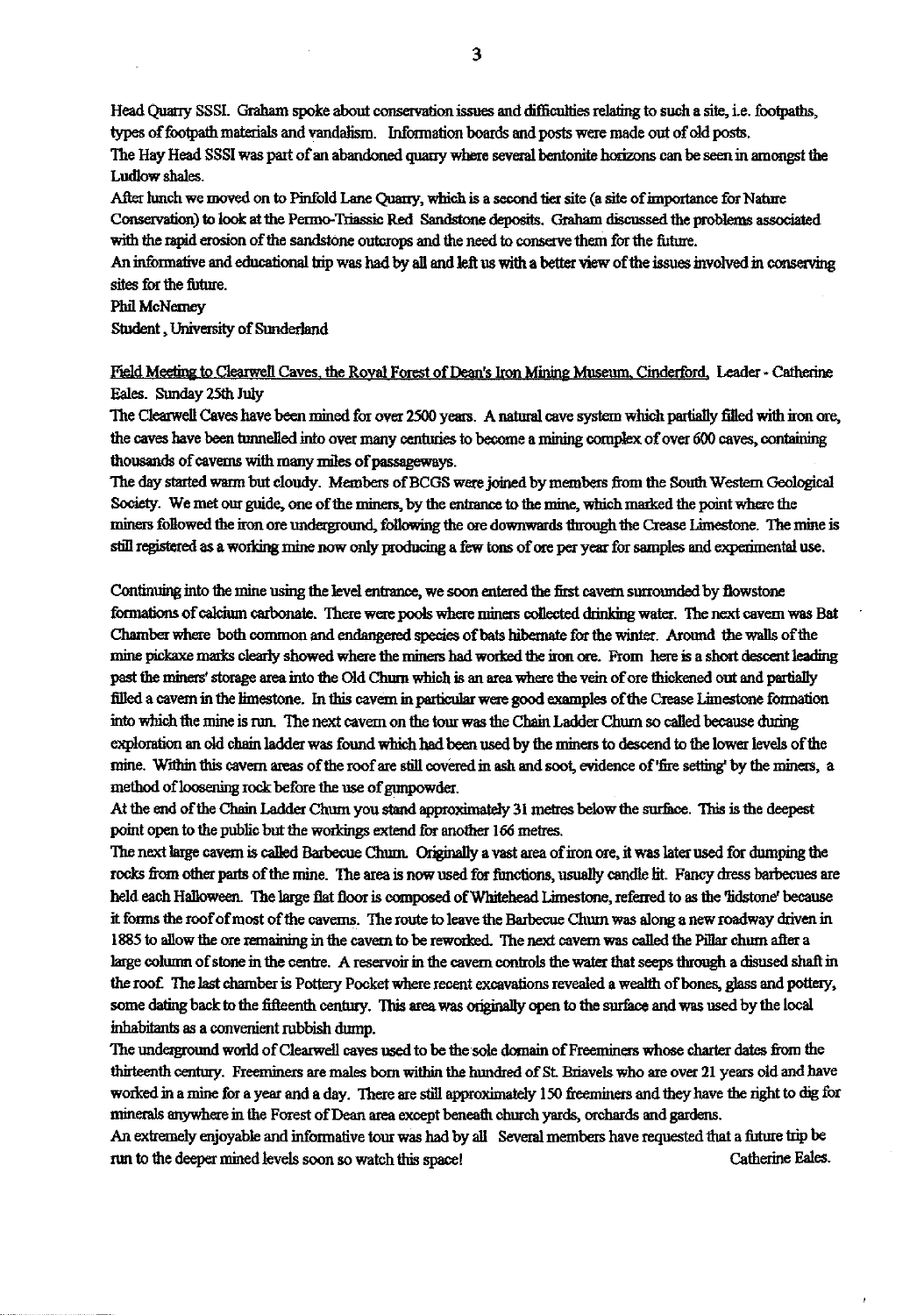### CONSERVATION COLUMN

Well, we survived the catastrophic predictions centred around August's solar eclipse, so we'd better get back to the business of saving the world!

#### **Hav Head Geological Trail**

I'm very happy to report that footpaths have been created, seats installed and we've almost finalised the text for the interpretive panels that will be put up any time now. This project reaches completion this month (October 1999) and will be officially opened shortly. Murchison would be very proud.

Worcester Conference and UK RIGS.

September saw the second national conference of RIGS (Regionally ImportantGeological /Geomorphological sites) groups and BCGS members attended, chaired sessions and provided large displays at the poster session concerned with site conservation, building stone, graveyards and the ORIGINS proposals. Alan Cutler, BCGS Chairman, was elected to the newly fonned **UK RIGS Executive** (the body who **will** take forward the UK Rigs groups). The first meeting was held in September at Dudley **Museum.**

#### Museums and Collections

Colin Reid has left us to become Director of the Keys Museum at Hartlepool. While in his post as Keeper of Geology at Dudley Museum, his considerable talents in combination with his infectious enthusiasm and personality have done a huge service for the promotion and conservation of the Geological Heritage of the Black Country. He will be sorely missed. I have no doubt that the aspirations for World Heritage / Geopark status for Dudley will be pursued and the recent additions to the storage and cataloguing ( database) facilities for the collection will be completed. We do not know who will be replacing Colin or what the nature of the new post will be. Our thoughts and very best wishes go with Colin and his family as he takes up his new position. Graham Worton

Colin organised a series of magnificent Rock and Fossil Fairs for Dudley and some inspirational exhibitions. He combines the talents of Geologist, Exhibition Promoter and Communicator to a remarkable degree. He also had a courtesy which was much appreciated. Whenever I left a message for him at the Museum he never failed to ring me back. Thanks, Colin. **Rate A.** Rate A. Rate A. Rate A. Rate A. Rate A. Rate A. Rate A. Rate A.

### **NEWS IN BRIEF**

Welcome to new member Scott O'Neil - Gwilliams of Dudley

The Geologist's Directory 1999 contains: A Who's Who of chartered geologists,

A Buyers Guide to plant, equipment, products and consulting, contracting and other specialist services.

A Company Data section and an Earth Science information section. Available at £79 per copy plus 10 % post and<br>residence in the Care of the Care of the Care of the Care of the Care of the Care of the Care of the Care of t packing from Unit 7, Brassmill Enterprise Centre, Brassmill Lane, Bath, BAI 3JN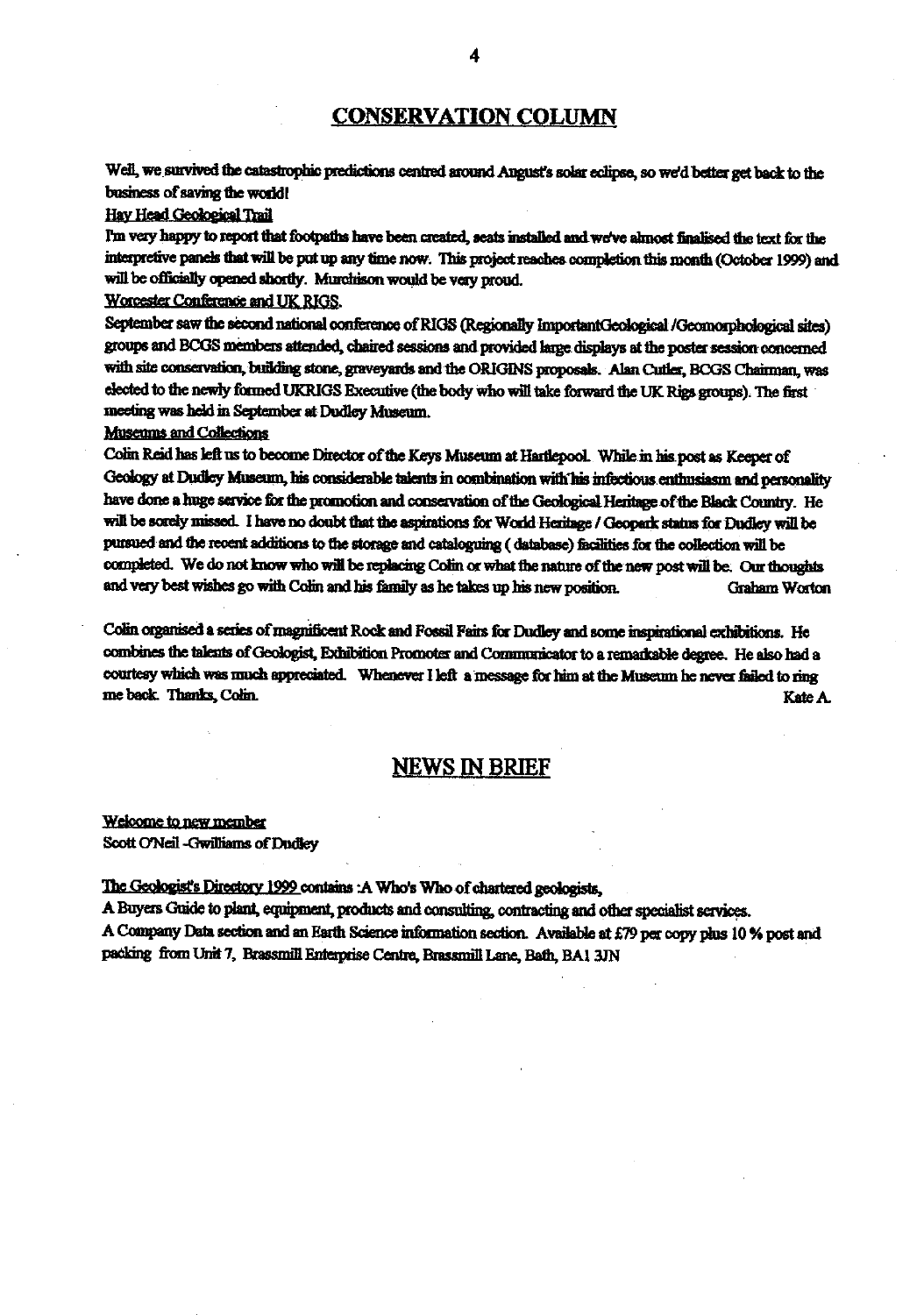### **BLACK COUNTRY SITES NO.3 Haves CUTTING LYE (SINC)**

**Hayes Cutting is a roadside exposure on the side of the A458 at Lye. This is a classic locality which has been** featured in numerous publications including the Dudley and Bridgnorth Memoir of the BGS and Murchison's Sihman System.

In the rock face easterly inclined beds of shales and limestones of the Whitcliffe Formation (The Upper Ludlow **Shales) containing maiine fossils grade upwards into yellow sandstones of the Dowmtm** *Cam* **Sandstone** Formation. These show a transition from a warm tropical silty sea to a river or delta environment. At the right hand side of the cutting boulder beds and coarse conglomerates (pebble beds) cut across the steeply **inclined sandstone beds. This is the base of the Coal Measures (Coal bearing) strata of the area and marks** *the* **tinbulent onset of tropical swamp forest conditions. This site is particularly important as it is the only location in he** South Staffordshire Coalfield where the Coal Measures rest unconformably on the Downton Castle Sandstones **below.**



5